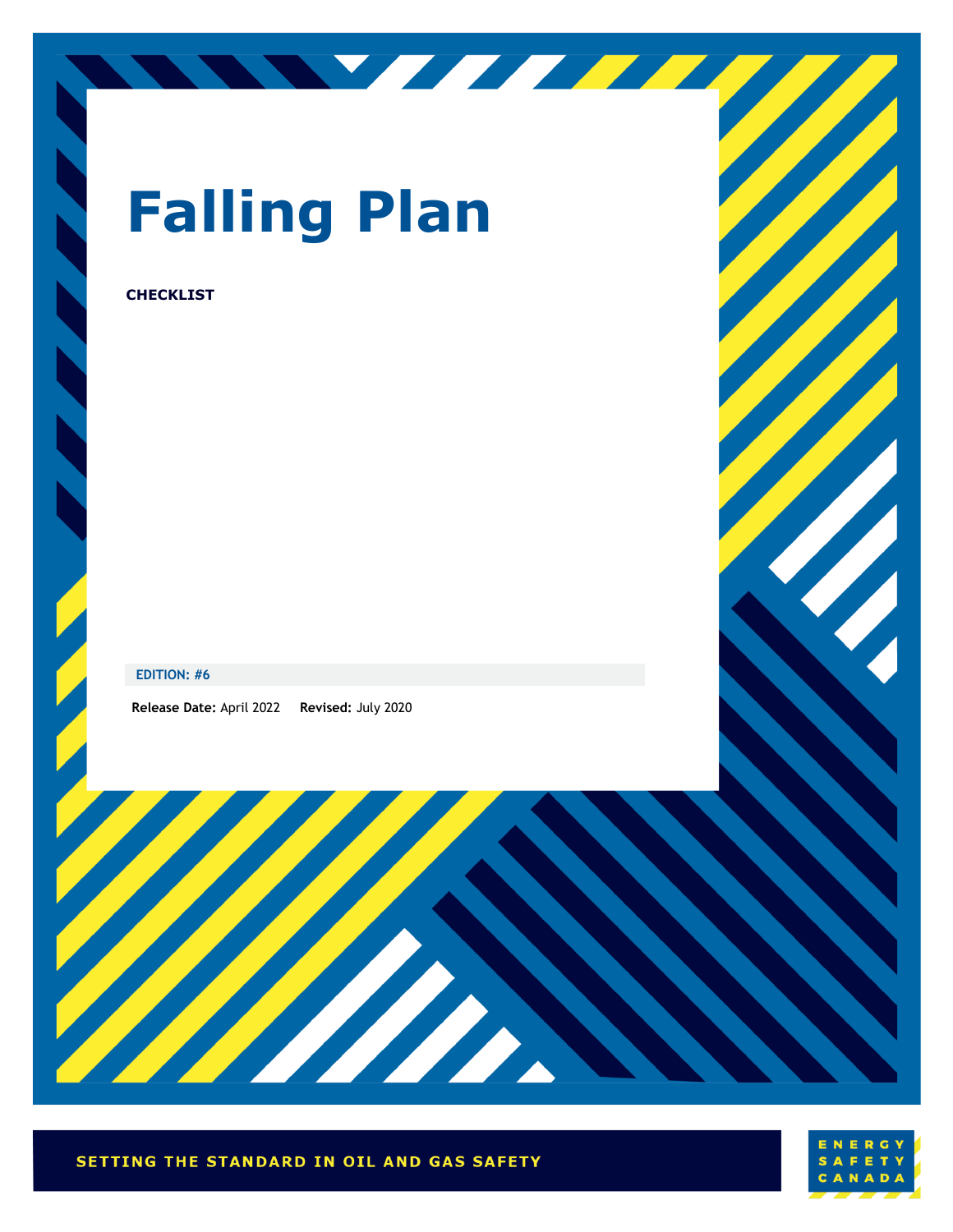## About Energy Safety Canada

Energy Safety Canada is the oil and gas industry's advocate and leading resource for the continuous improvement of safety performance. Our mission is to help companies achieve their safety goals by providing practices, assessment, training, support, metrics and communication.

#### **AVAILABILITY**

This document as well as future revisions and additions, is available from:

**Energy Safety Canada** 150 - 2 Smed Lane SE Calgary, Alberta T2C 4T5

**Phone:** 403 516 8000 **Toll Free:** 1 800 667 5557 **Fax**: 403 516 8166 EnergySafetyCanada.com

#### **ACKNOWLEDGEMENT**

Energy Safety Canada gratefully acknowledges the many individuals who volunteered their time and effort to complete this document.

#### **DISCLAIMER**

This document is intended to be flexible in application and provide guidance to users rather than act as a prescriptive solution. Recognizing that one solution is not appropriate for all users and situations, it presents generally accepted guidelines that apply to industry situations, as well as recommended practices that may suit a company's particular needs. While we believe that the information contained herein is reliable under the conditions and subject to the limitations set out, Energy Safety Canada does not guarantee its accuracy. The use of this document or any information contained will be at the user's sole risk, regardless of any fault or negligence of Energy Safety Canada and the participating industry associations.

#### **COPYRIGHT/RIGHT TO PRODUCE**

Copyright for this document is held by Energy Safety Canada, 2022. All rights reserved.

Energy Safety Canada encourages the copying, reproduction and distribution of this document to promote health and safety in the workplace, provided that Energy Safety Canada is acknowledged. However, no part of this publication may be copied, reproduced or distributed for profit or other commercial enterprise, nor may any part be incorporated into any other publication, without the written permission of Energy Safety Canada.



Falling Plan Checklist **energysafetycanada.com**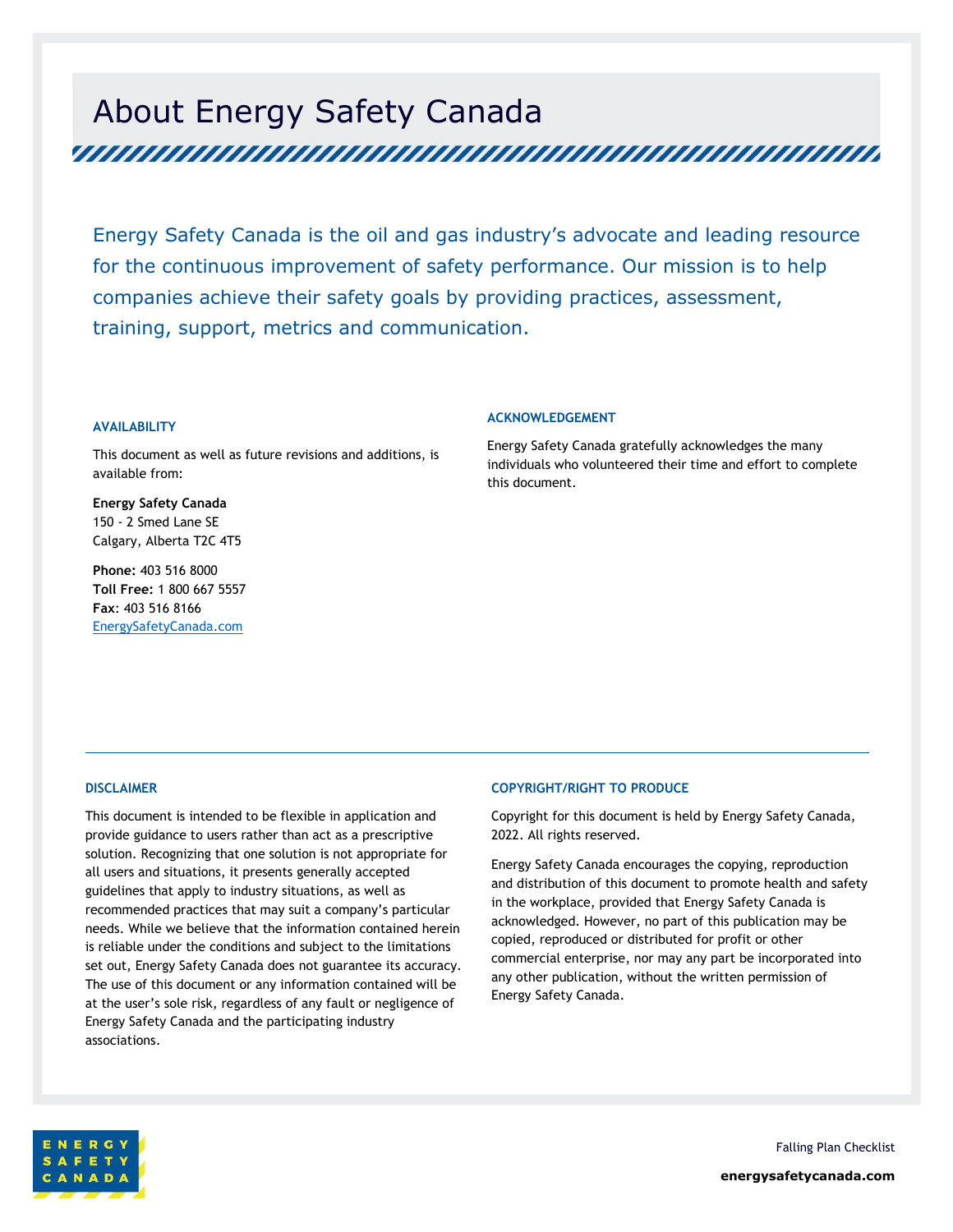## Preface <u>yuunuunuunuunuunuunuunuunuunuunuu</u>

#### **FALLING PLAN CHECKLIST**

The Falling Plan Checklist has been designed to identify the act, code and regulation that must be adhered to, as well as to provide a checklist to identify the requirements that would be applicable to site work area and activities. The Falling Plan Checklist is provided as a framework to develop a Falling Plan that is applicable to the site conditions. As provided on the face page of the Checklist, there is a provision for the user(s) to amend, delete, and change sections of the Falling Plan, as there is an ongoing process for planning and hazard recognition throughout the project. It is understood and expected that the Falling Plan will be reviewed and revised throughout the length of the project, as dictated by changes in site conditions.

#### **FALLING PLAN REVISION CONTROL**

#### **DEFINE WORK AREA:**

| Date Reviewed/Updated: | By: |
|------------------------|-----|
|                        |     |
|                        |     |
|                        |     |
|                        |     |
|                        |     |



Falling Plan Checklist

**energysafetycanada.com**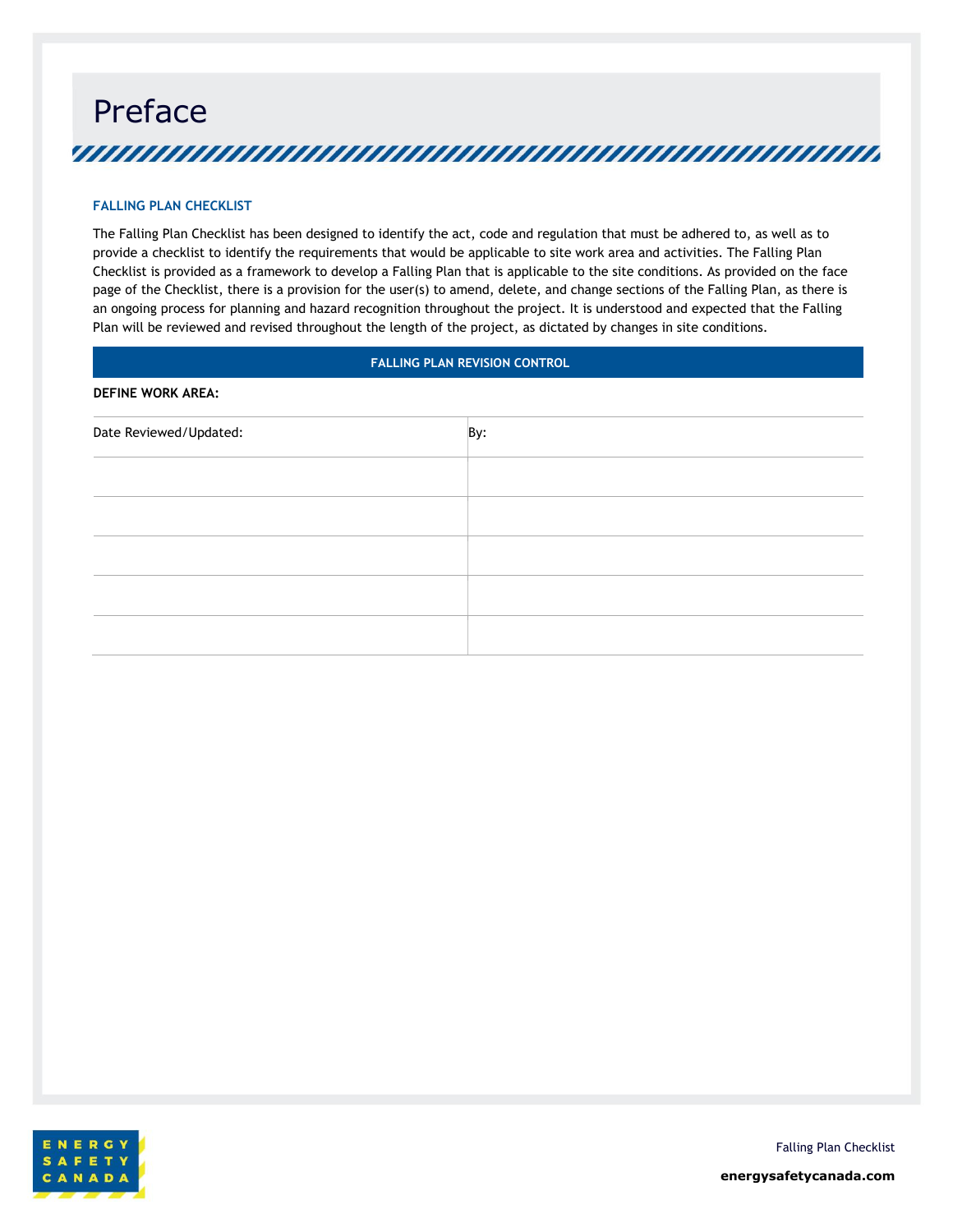## **Table of Contents**

<u>TERRITAN INITIA INITIA INITIA INITIA INITIA INITIA INITIA INITIA INITIA INITIA INITIA INITIA INITIA INITIA IN</u>



**Falling Plan Checklist**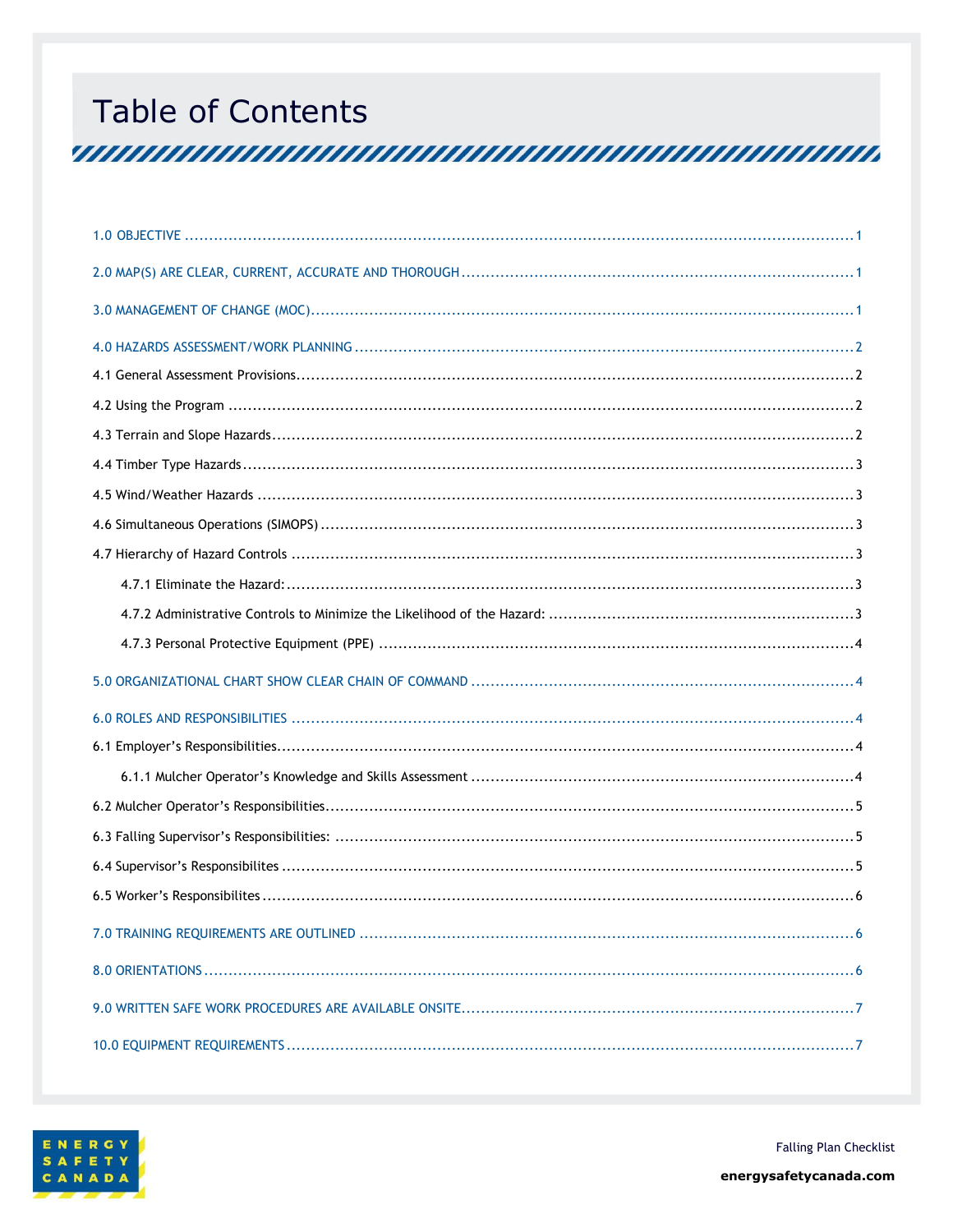## <u>TERRITORIA INDIANA INDIANA INDIANA ANNO 1999 DE SERVICIO IN ESPANYOLO INDIANA INDIANA INDIANA E SERVICIO INDI</u>



**Falling Plan Checklist** 

energysafetycanada.com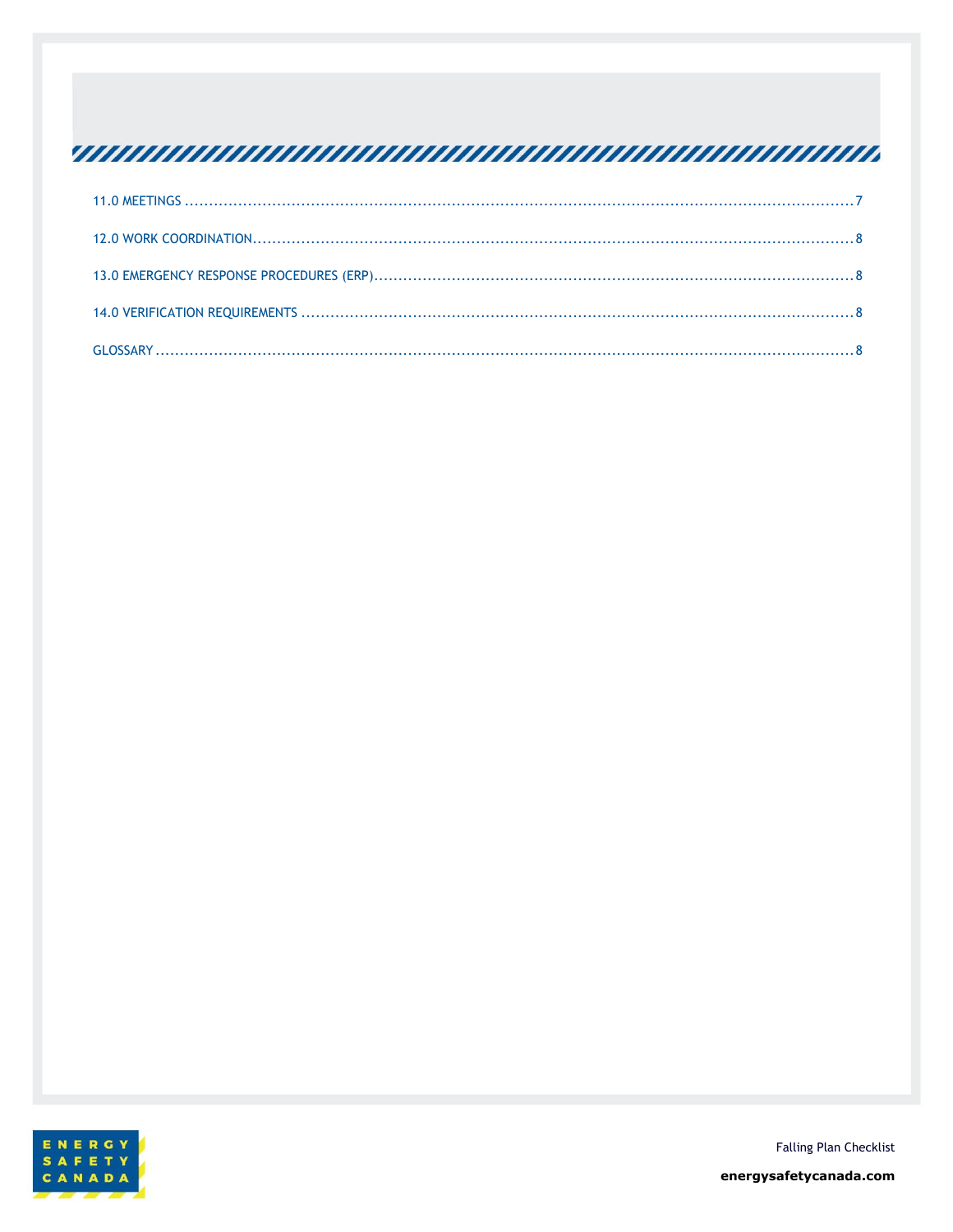## <span id="page-5-0"></span>1.0 Objective

| In relation to felling trees, this project will entail: |                                      |                         |  |
|---------------------------------------------------------|--------------------------------------|-------------------------|--|
| $\Box$ Heli-portable hand cut                           | $\Box$ Mulcher and hand cut clean-up | $\Box$ Right of way     |  |
| $\Box$ Survey hand cut                                  | $\Box$ Road/Lease construction       | $\Box$ Other (describe) |  |
|                                                         |                                      |                         |  |

## <span id="page-5-1"></span>2.0 Map(s) are clear, current, accurate and thorough

The QFS will verify that all applicable maps have been included in the Falling Plan, which may include the following information:

| $\Box$ Site overlay    | $\Box$ Forest health maps |
|------------------------|---------------------------|
| $\Box$ LiDAR           | $\Box$ Wildlife concerns  |
| $\Box$ Forest cover    | $\Box$ Radio dead zones   |
| $\Box$ Site hazards    | $\Box$ Beetle kill areas  |
| $\Box$ Bogs            | $\Box$ Slopes             |
| $\Box$ Blow-down areas |                           |

## <span id="page-5-2"></span>3.0 Management of Change (MOC)

The MOC process shall ensure hazards are identified, risks are assessed, and controls are implemented, and all changes are documented and communicated to all workers on site.

The Qualified Falling Supervisor (QFS) will use the following methods to continually update workers about changing work circumstances that affect them:

- ☐ Review and update hazard assessments
- ☐ Review or revise safe work procedures
- ☐ Documented meetings
- $\Box$  Report unsafe of hazardous conditions
- ☐ Change of ownership is documented
- ☐ Falling Plan is updated to match current field conditions
- □ Radio communication plan

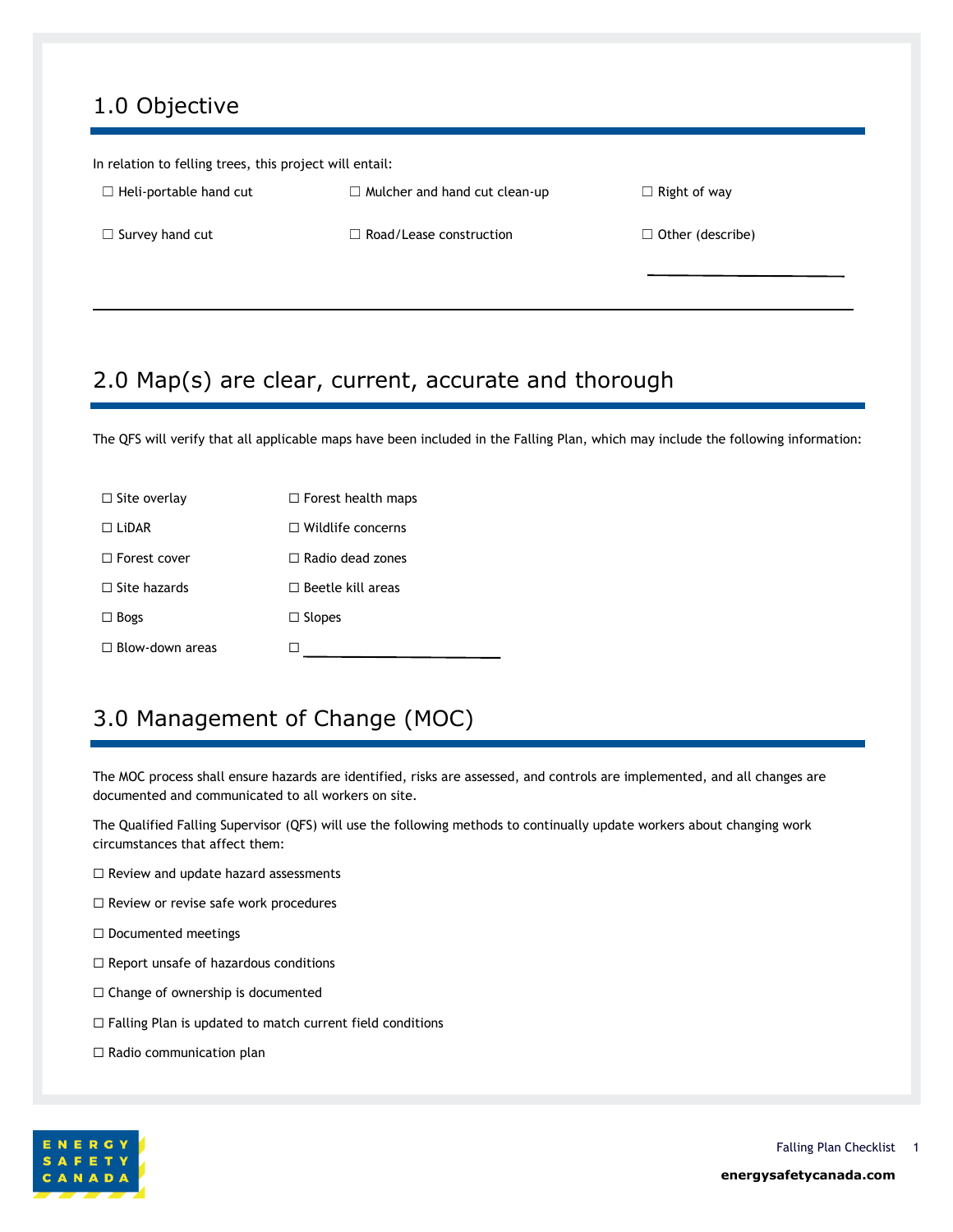## <span id="page-6-0"></span>4.0 Hazards Assessment/Work Planning

#### <span id="page-6-1"></span>**4.1 GENERAL ASSESSMENT PROVISIONS**

 $\Box$  Compliant to BC OHSR 26.2, WCA 115(2)(b) and 117(2)(a)

☐ Cutting area, drop zones, and helipads assessed by QFS as per BC OHSR 26.22.1

 $\Box$  Follow Safe Work Procedures (SWP) as outlined in the BC OHSR part 26, the BCFTS Info Flips books #1 and #2, and the Oil & Gas Faller Training Standard, including when conducting special or innovative harvesting techniques

□ Specific assessment and planning for higher risk areas

☐ Instructions are communicated and documented to all Fallers as to what is expected when a high-risk scenario is encountered (i.e. stop work and get the QFS)

□ Field inspection intervals continually updated to match risk from such factors as new fallers, steep slopes, difficult lean, areas of danger trees, burn areas, blowdown, beetle kill, new equipment, simultaneous operations, etc.

☐ The manner of field supervision shall be "Active Supervision" (see definition in Glossary), throughout the duration of each phase of the work

 $\Box$  Site drawings posted will include site layout, first aid location, emergency transportation provisions, and the evacuation marshalling station

#### <span id="page-6-2"></span>**4.2 USING THE PROGRAM**

 $\Box$ Helicopter flyovers documented compliant to WCA 115(2)(b)

 $\Box$  Hazard scouting team including the QFS via driving/walking

☐ Watercraft

☐

☐

#### <span id="page-6-3"></span>**4.3 TERRAIN AND SLOPE HAZARDS**

□ Type 5-6 terrain present and has suitable control plans written and communicated. For more information, please refer to the CAGC Terrain Assessment Guideline

 $\Box$  Type 3-4 terrain is present and has suitable control plans written and communicated. For more information, please refer to the CAGC Terrain Assessment Guideline

 $\Box$  Terrain reassessed as work conditions change

 $\Box$  Ground roughness including rocky areas, loose soils, or materials

 $\Box$  Impact of operations upon terrain stability

☐ ☐ ☐ ☐

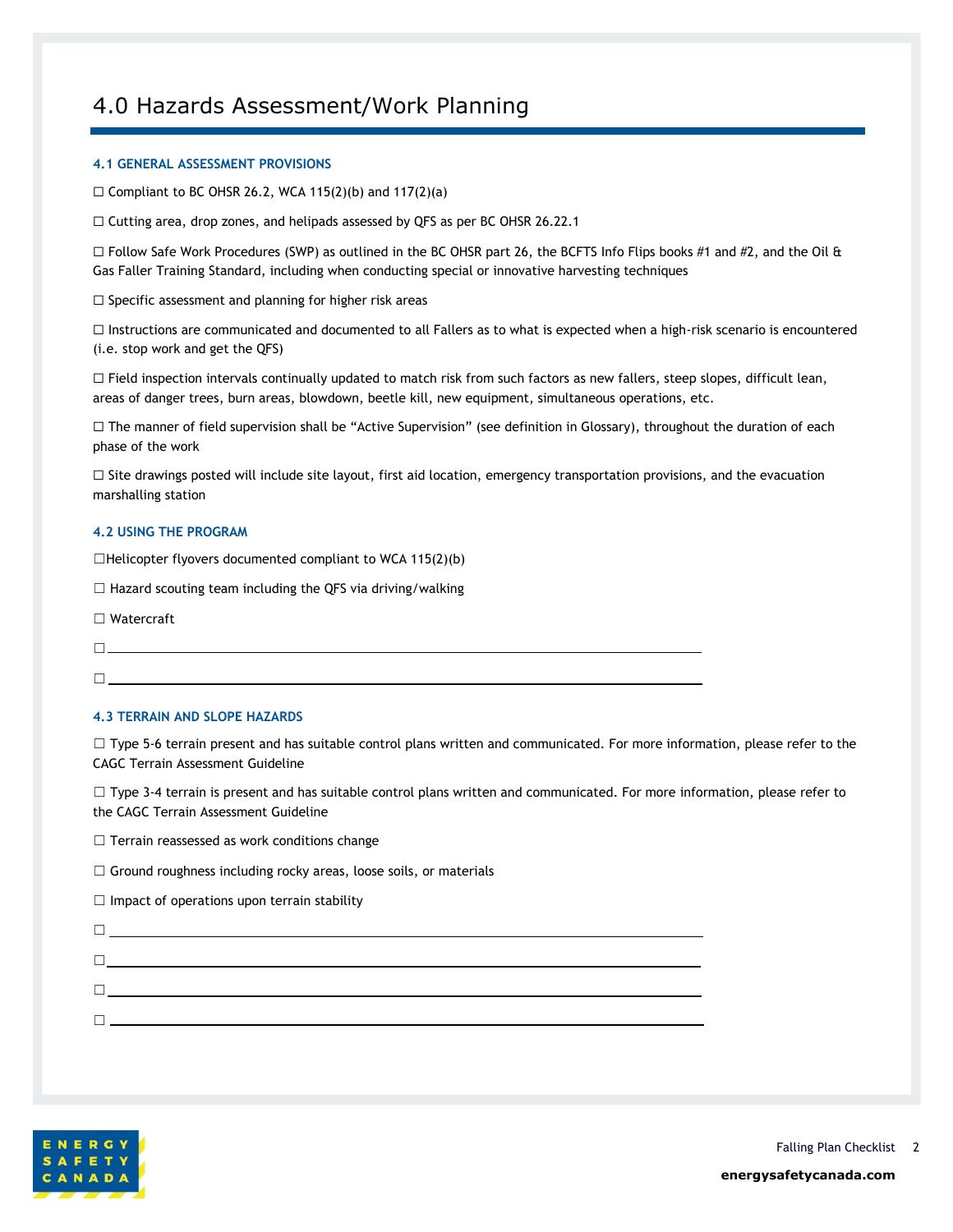#### <span id="page-7-0"></span>**4.4 TIMBER TYPE HAZARDS**

| $\Box$ Risks from over-mature aspen | $\Box$ Risks from danger trees              |
|-------------------------------------|---------------------------------------------|
| $\Box$ Risks from beetle-kill areas | $\Box$ Difficult lean trees                 |
| $\Box$ Risks from fire zones        | $\Box$ Stability assessed per BC OSHR 26.11 |

☐

#### <span id="page-7-1"></span>**4.5 WIND/WEATHER HAZARDS**

 $\Box$  Process documented for re-assessing dangerous tree hazards due to wind and weather conditions

☐ Management must re-assess impact of wind/storms on canopy

 $\Box$  Crew is prepared and equipped to cope with ground conditions changed by weather

- ☐
- ☐

#### <span id="page-7-2"></span>**4.6 SIMULTANEOUS OPERATIONS (SIMOPS)**

□ Control plan is documented to ensure adjacent work groups are always aware of new work teams operating in the area

☐ Workers have been trained in the plan and related procedures

☐ Procedures include the location for fallers

 $\Box$  Procedures include entry into a falling area

☐

☐

#### <span id="page-7-3"></span>**4.7 HIERARCHY OF HAZARD CONTROLS**

#### <span id="page-7-4"></span>4.7.1 ELIMINATE THE HAZARD:

 $\Box$  Reroute the cutting area to avoid a hazard

 $\Box$  Remove danger trees from the helicopter drop zone

☐

#### <span id="page-7-5"></span>4.7.2 ADMINISTRATIVE CONTROLS TO MINIMIZE THE LIKELIHOOD OF THE HAZARD:

□ Cut sections of the line in a different season i.e. winter versus summer to allow for equipment to be used on frozen terrain, instead of hand falling

 $\Box$  Follow accepted hand falling Safe Work Procedures (SWP) as outlined in the BC OHSR part 26, the BCFTS Info Flips books #1 and #2, and the Oil & Gas Faller Training Standard

□ Written safe work procedures to avoid unnecessary brushing

☐ Written safe work procedures require clearing escape routes

 $\Box$  Written safe work procedures require moving away at least three metres (10 feet) from the base of the tree being felled, after making the final cut

☐ Written safe work procedures define the sequence of hand cut on a line or area i.e. falling danger trees as the general falling

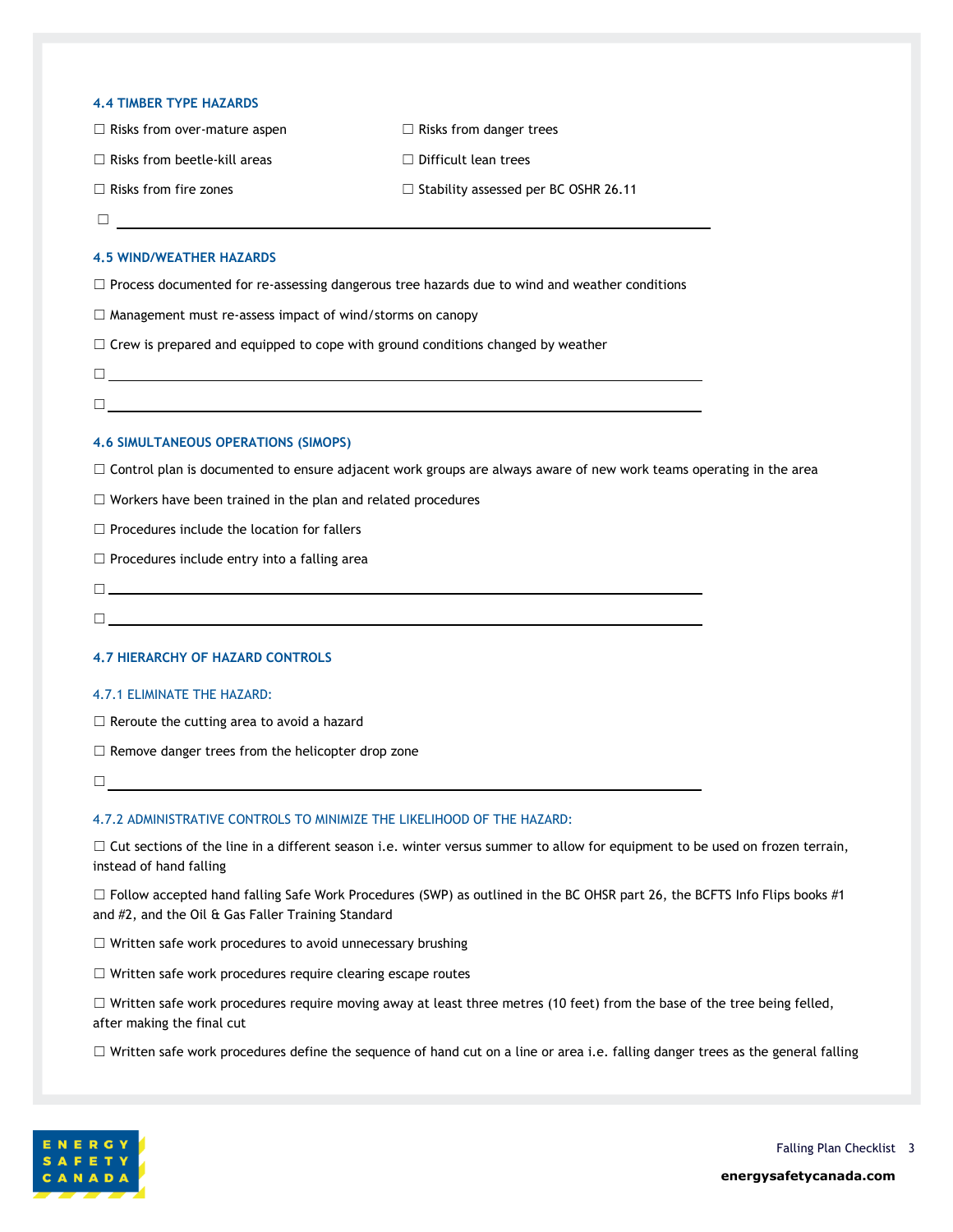progresses, falling drop zones and or heli-pads, on mulched lines

 $\Box$  Written safe work procedures to define when to have a QFS travel the line/area to identify which hazard trees need to be removed and when the removal should happen

☐ Written procedures for falling and bucking operations may include dangerous trees or logs

☐ Written procedures for harvesting trees (clearing of leases/roads or pipeline right-of-ways), if applicable

□ Written procedures for operations that may present similar types of working conditions and hazards as forestry operations

 $\Box$  Use properly guarded equipment to overcome falling difficulties that may present significant hazards to the hand faller, i.e. burn areas, blow down, beetle-attacked stands

 $\Box$  Use chainsaw winches or other means to pull down hung-up trees

#### <span id="page-8-0"></span>4.7.3 PERSONAL PROTECTIVE EQUIPMENT (PPE)

 $\Box$  PPE used as a last resort once the other three control types were applied

<span id="page-8-1"></span> $\Box$  The PPE shall be appropriate to effectively control the identified hazards

## 5.0 Organizational Chart Show Clear Chain of Command

 $\Box$  Names and phone numbers of persons responsible for health and safety for each company and those involved in managing the operational phases of the project

 $\Box$  Documentation is available showing when the contact information was last verified or updated

<span id="page-8-2"></span>☐

## 6.0 Roles and Responsibilities

#### <span id="page-8-3"></span>**6.1 EMPLOYER'S RESPONSIBILITIES**

- $\Box$  To ensure the health and safety of their workers and other workers on the worksite
- □ To ensure workers are aware of all known or reasonably foreseeable hazards
- $\Box$  Establish policies and programs applicable for the legislation for the jurisdiction in which the work is being carried out
- $\Box$  To control hazards (both physical and human)
- $\Box$  To provide information, instruction, training, and supervision

 $\Box$  To provide coordination on multi-employer worksites (e.g. confirm a written agreement with prime contractor is in place, ensure that activities are coordinated, establish, and maintain a system to ensure compliance of all employers on site)

#### <span id="page-8-4"></span>6.1.1 MULCHER OPERATOR'S KNOWLEDGE AND SKILLS ASSESSMENT

The Employer will have documented competency assessments on every mulcher operator's knowledge and skill level, including the following:

 $\Box$  Operator's familiarity with manufacturer's operational manual

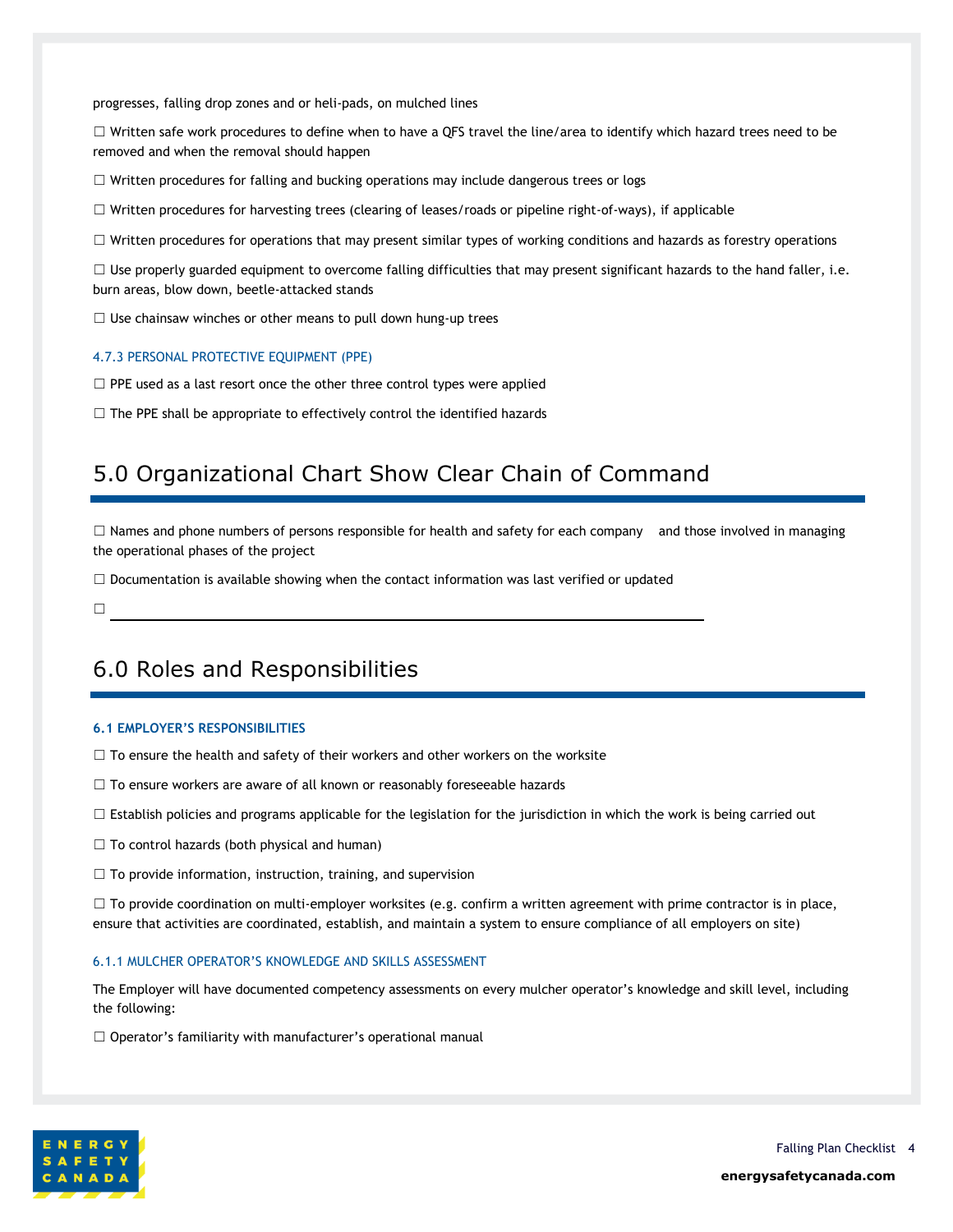☐ Model-specific limitations (i.e. slope tolerance)

☐ Pre-use inspections

 $\Box$  In-field equipment servicing and refuelling

 $\Box$  Identification of hazardous conditions

 $\Box$  Emergency procedures such as equipment rollover or fire

- ☐
- $\Box$

#### <span id="page-9-0"></span>**6.2 MULCHER OPERATOR'S RESPONSIBILITIES**

 $\Box$  Operate the equipment in a safe manner in accordance with the manufacturers' specifications and established safe work procedures

□ Conduct pre-use inspections

☐ Routinely service and refuel in-field equipment

 $\Box$  Follow applicable emergency procedures for equipment rollover, fire or other emergencies

□ Reassess Hazard Identification, assessment and mitigation as needed as per BC OSHR 26.29.3 subsections 1 & 2

☐

#### <span id="page-9-1"></span>**6.3 FALLING SUPERVISOR'S RESPONSIBILITIES:**

A designated, competent Qualified Falling Supervisor (QFS) must be assigned to all Falling/Bucking operations. In addition to the general duties of supervisors outlined in Section 6.4 of this document a QFS has at minimum the following additional responsibilities:

 $\Box$  Actively supervise and engage workers

- $\Box$  Have knowledge of seismic operations
- $\Box$  Ensure the falling and bucking operations are well planned and conducted
- $\Box$  Participate in the site hazard assessment, and in the development of the site-specific falling plan
- $\Box$  Ensure safe work procedures are utilized on site
- $\Box$  Ensure a hierarchy of controls is implemented for each hazard identified in the hazard assessment
- $\Box$  Ensure additional crews subsequently entering the work area are not at risk from danger trees
- $\Box$  Ensure the competency of every faller on site has been verified

 $\Box$  Communicate the contents of the falling plan to affected workers

□ Ensure that all fallers are inspected on a frequency appropriate to the risk associated with their work assignments and skill level

□ Keep records of all inspections conducted, with copies available at the worksite

#### <span id="page-9-2"></span>**6.4 SUPERVISOR'S RESPONSIBILITES**

- $\Box$  Ensure the health and safety of their workers
- $\Box$  Be knowledgeable about the Act, the Regulation, and the Guidelines

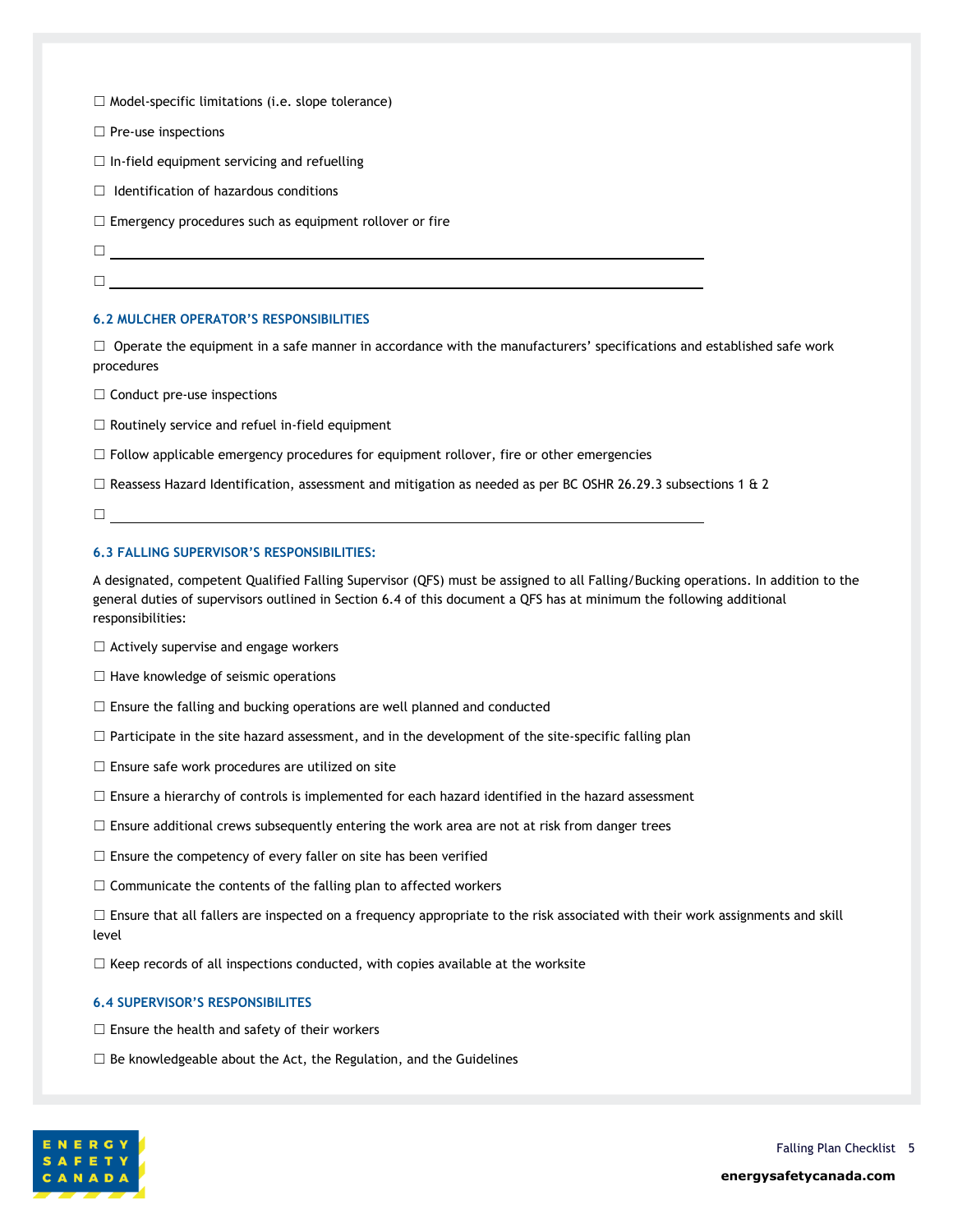- $\Box$  Know the work process, the hazards involved and effective control measures for the hazards
- $\Box$  Ensure their workers are made aware of all hazards known or reasonably foreseeable
- $\Box$  Ensure workers comply with the Act, the Regulation, etc.
- ☐

#### <span id="page-10-0"></span>**6.5 WORKER'S RESPONSIBILITES**

- $\Box$  Take reasonable care to protect themselves and others
- $\Box$  Assist their employers in the identification of hazards, and implementation of hazard controls
- ☐ Follow safe work procedures
- ☐ Follow established procedures
- ☐ Work in compliance with the dangerous tree guideline and the site-specific falling plan
- $\Box$  Perform their work to the level to which they have been trained and certified
- <span id="page-10-1"></span>☐ Report any unsafe conditions or unsafe acts

☐

### 7.0 Training Requirements are Outlined

- $\Box$  Workers are informed of the assessed hazards compliant to WCA 117(2)(a)
- $\Box$  All fallers are certified, compliant to BC OHSR 26.21, including site competency assessments
- $\Box$  Supervisors are properly trained in their roles and responsibilities

 $\Box$  Equipment operator (especially mulcher operator), compliant to regulations from applicable jurisdiction in which the work is being carried out. (i.e. BC OHSR 16.4)

☐ If a Danger Tree Assessor is on site, the Danger Tree Assessor will be certified from an approved course

### ☐

## <span id="page-10-2"></span>8.0 Orientations

 $\Box$  General orientation includes the right and obligation to refuse unsafe work as per the applicable legislation for the jurisdiction in which the work is being carried out

 $\Box$  Site specific hazards and method for summoning first aid

□ Safety near helicopters

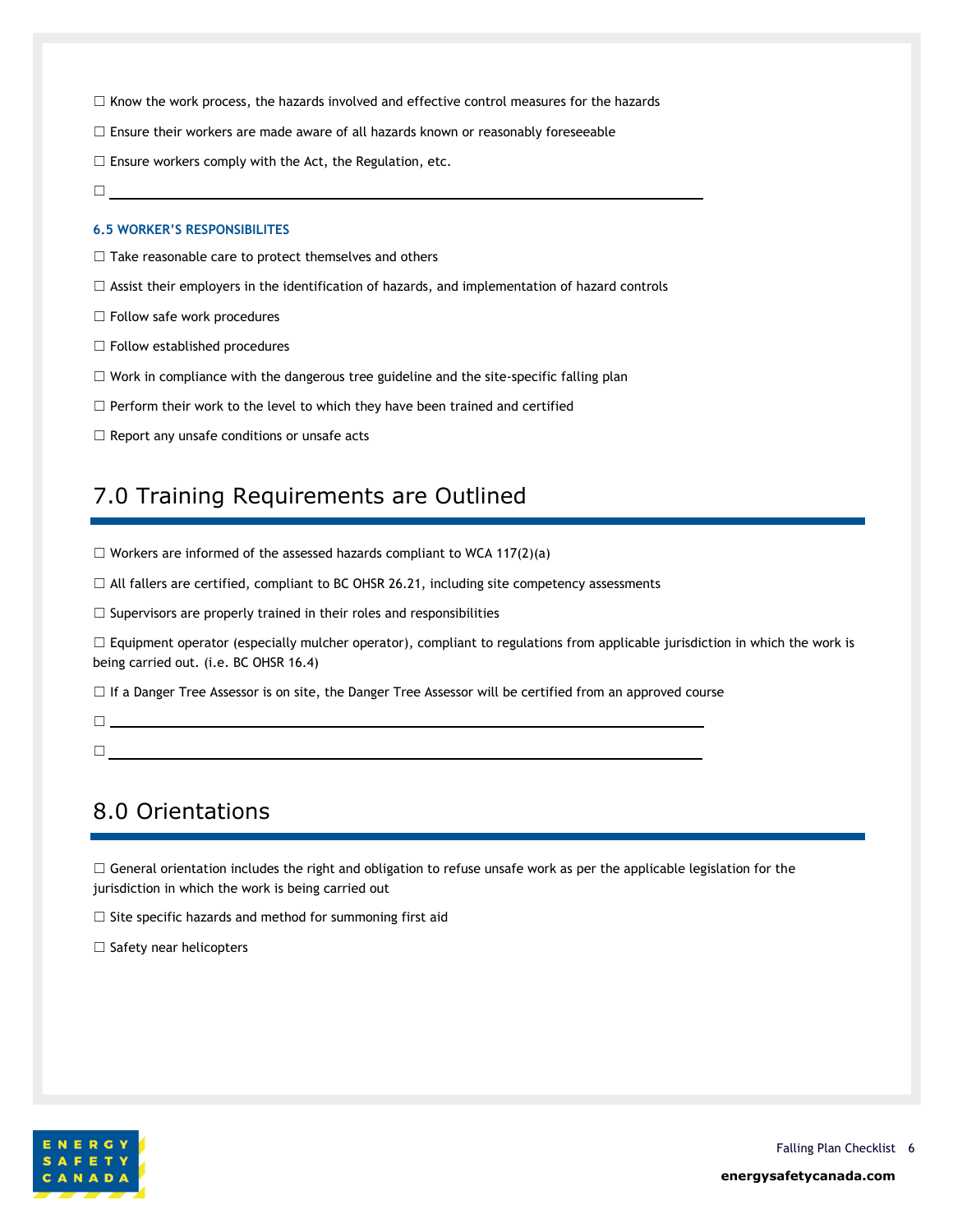## <span id="page-11-0"></span>9.0 Written Safe Work Procedures are Available Onsite

#### □ Mulching

□ Hand Falling must cover:

- $\Box$  General hand falling requirements
- $\Box$  Danger tree or specialized falling situations (i.e. falling drop zones or heli-pads)
- $\Box$  Overcoming falling difficulties (limb-tied tress, hang-ups etc.)
- $\Box$  BC OHSR 26.23 (1)(2 a-j) cover the minimum written procedures for hand falling operations
- $\Box$  BC OHSR 26.24 (1-8) outlines further key responsibilities that must be addressed in the falling process
- $\Box$  Compliance with the BC Faller Training Standard Info Flips books #1 and #2

 $\Box$  Right and obligation to refuse unsafe work per the applicable jurisdiction where work is being conducted (i.e. NC OHSR 3.12 (1-5) and 3.13 (1-2))

☐ Working Alone and Isolated Work

- ☐ Journey Management Procedures
- ☐
- <span id="page-11-1"></span>10.0 Equipment Requirements

☐

- $\Box$  Define what is required for the jobs
- □ Inspection and maintenance of equipment
- $\Box$  Equipment is suitable in size or number for the task at hand
- <span id="page-11-2"></span>☐

## 11.0 Meetings

As required, the following meetings shall be conducted:

- □ Pre-job meetings
- ☐ Coordination (Prime Contractor/Contractor meetings)

- $\Box$  Daily work plan meetings
- ☐ Site Health and Safety Committee meetings
- □ Tool-box meetings
- ☐

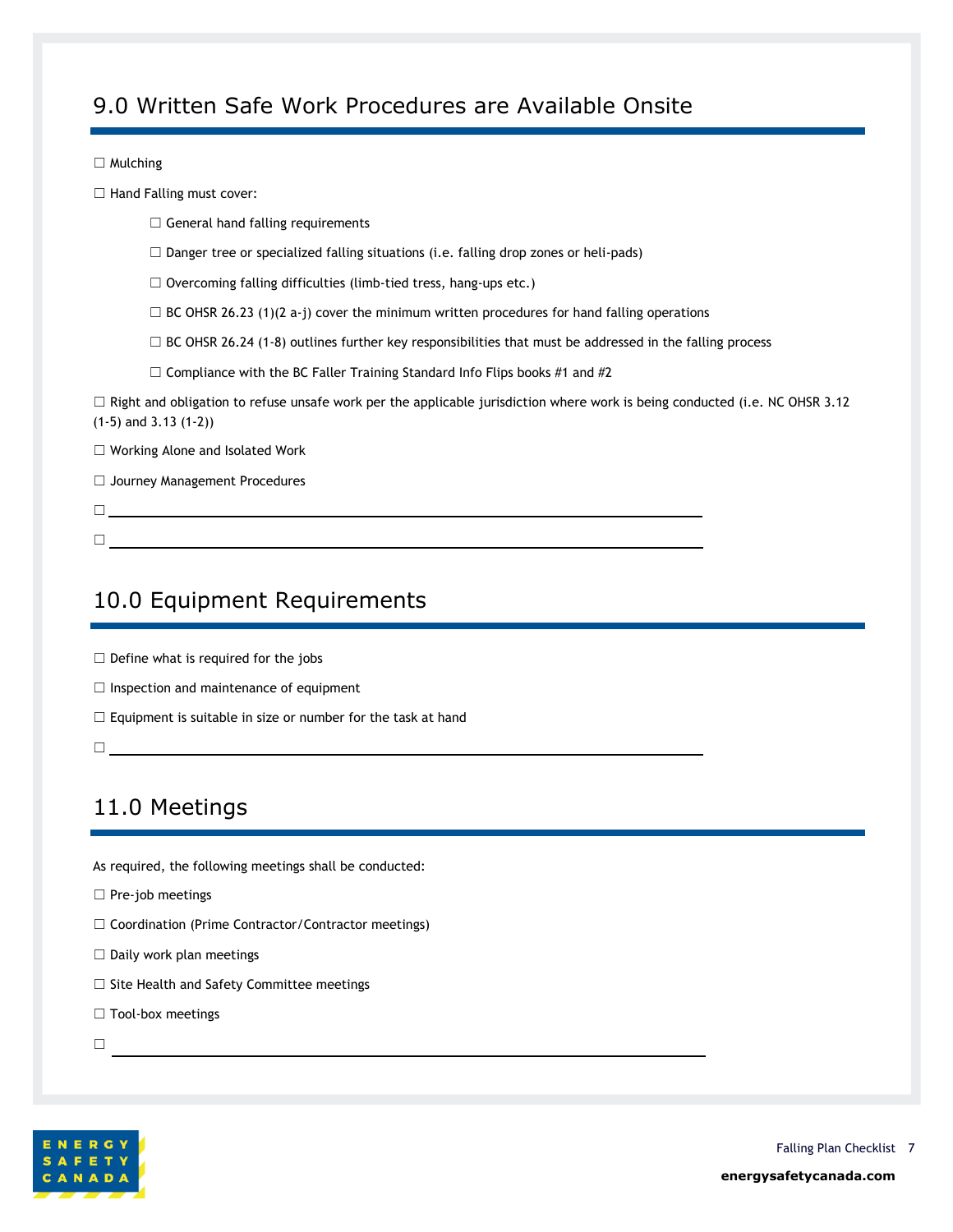## <span id="page-12-0"></span>12.0 Work Coordination

 $\Box$  Supervisors protect their workers from nearby, simultaneous work operations

 $\Box$  Traffic control along roadways/lines i.e. areas in which lines/falling zone can be accessed by others is (check one):

☐ Included

☐ Not Applicable

☐

## <span id="page-12-1"></span>13.0 Emergency Response Procedures (ERP)

□ Contents of all emergency protocols shall be current and communicated to all workers on site

 $\Box$  ERPs must provide guidelines for Report any unsafe conditions or unsafe acts (HETS) workers that ensure appropriate clearance between the injured party and the helicopter, from the risk of canopy debris dropping onto workers in the area

## <span id="page-12-2"></span>14.0 Verification Requirements

☐ Verification of Falling Plan to ensure it is effective and representative of actual field execution as written for Contractors, Supervisors, Fallers, and Workers, at the site

□ Prime contractors must establish and maintain a system or process that will ensure the QFS is in compliance with the Falling Plan

<span id="page-12-3"></span>☐

## Glossary

| <b>TERM</b>               | <b>DESCRIPTION</b>                                                                                                                                                                                                                                                                                                                                                                                                                                                             |  |
|---------------------------|--------------------------------------------------------------------------------------------------------------------------------------------------------------------------------------------------------------------------------------------------------------------------------------------------------------------------------------------------------------------------------------------------------------------------------------------------------------------------------|--|
| <b>Active Supervision</b> | Active Supervision is defined as providing a physical presence in the work area at intervals<br>suitable to the risks at hand, and to be physically available to give additional guidance as<br>needed. Active Supervision includes taking all reasonable care to prevent the occurrence of<br>an incident or event. Active Supervision includes providing information, instruction, training,<br>supervision, verification of knowledge, and correction of all known hazards. |  |
| <b>Buckers</b>            | Certified chainsaw operators capable of cutting trees on the ground and restricted to falling<br>brush under four (4) inches in diameter at breast height (DBH).                                                                                                                                                                                                                                                                                                               |  |



**energysafetycanada.com**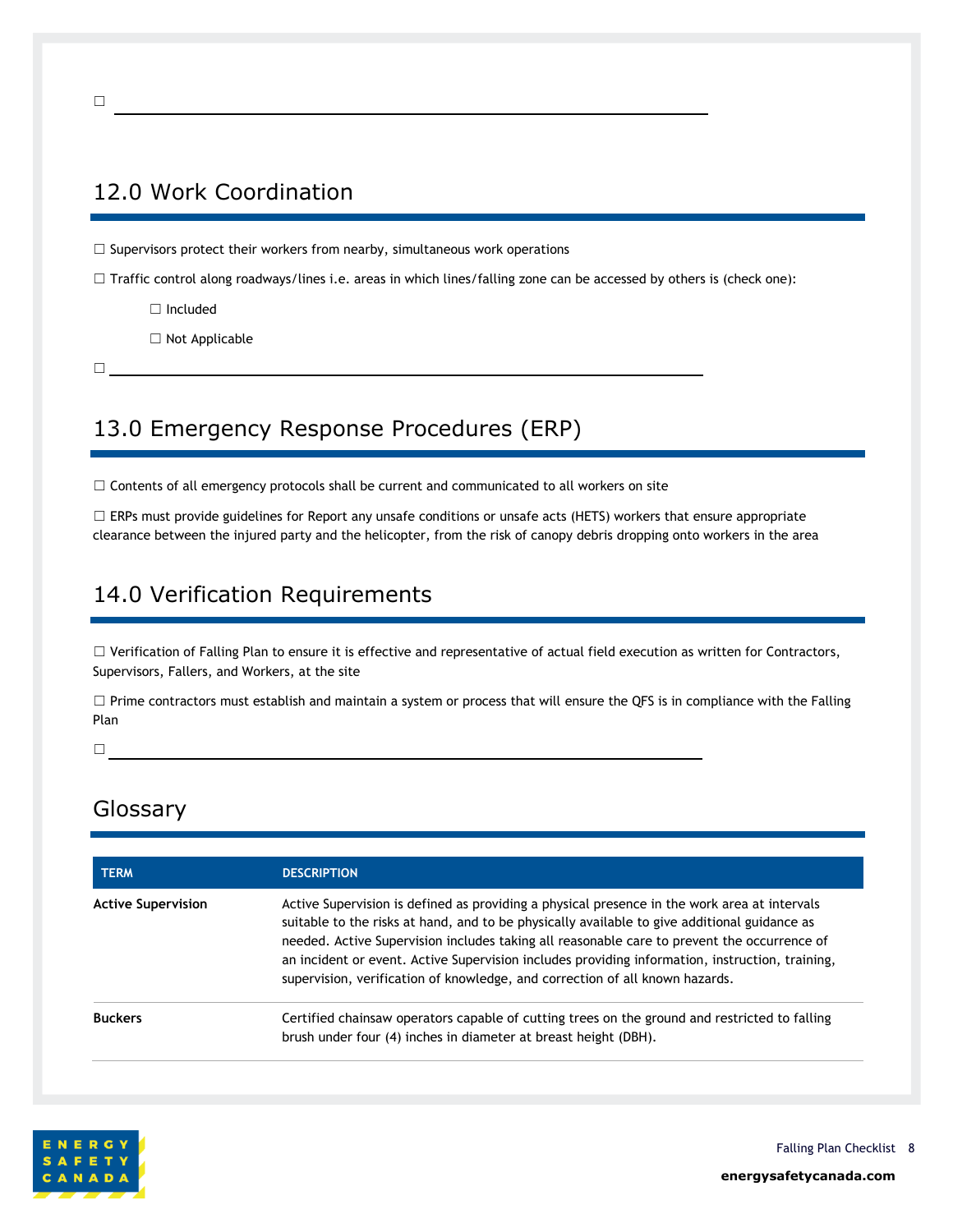| <b>Employer</b>          | Any person who has one or more persons working for them in or about an industry, through<br>either a hiring contract, or an apprenticeship contract. The contract can be written or oral,                                                                                                                     |  |  |
|--------------------------|---------------------------------------------------------------------------------------------------------------------------------------------------------------------------------------------------------------------------------------------------------------------------------------------------------------|--|--|
|                          | express, or implied, as identified by provincial legislation, regulations, and code.                                                                                                                                                                                                                          |  |  |
| <b>Certified Fallers</b> | "Certified Fallers" are capable of falling trees (refer to Tree) semi unsupervised, after being<br>assessed and deemed competent in the timber type and terrain on that particular worksite.                                                                                                                  |  |  |
| <b>HETS</b>              | Helicopter External Transport System                                                                                                                                                                                                                                                                          |  |  |
| <b>Prime Contractor</b>  | <b>British Columbia:</b>                                                                                                                                                                                                                                                                                      |  |  |
|                          | In relation to a multiple-employer workplace:                                                                                                                                                                                                                                                                 |  |  |
|                          | the employer or contractor having authority to direct other contractors, who enters into<br>a)<br>a written agreement with the owner of that workplace to be the prime contractor for the<br>purposes of this Part, or                                                                                        |  |  |
|                          | if there is no agreement referred to in paragraph (a), the owner of the workplace.<br>b)<br>(See BCWCA s. 106.118(1))                                                                                                                                                                                         |  |  |
|                          | Alberta:                                                                                                                                                                                                                                                                                                      |  |  |
|                          | Prime Contractors are required on construction or oil and gas work sites (or a work site<br>٠<br>designated by a Director) with 2 or more employers or self-employed persons                                                                                                                                  |  |  |
|                          | The person in control of the work site shall designate in writing a person as the prime<br>contractor of the work site                                                                                                                                                                                        |  |  |
|                          | The name of the prime contractor must be posted in a conspicuous place at the work<br>٠<br>site.                                                                                                                                                                                                              |  |  |
|                          | If the person in control of the work site fails to designate a person as the prime<br>contractor, the person in control of the work site is deemed to be the prime contractor                                                                                                                                 |  |  |
|                          | Establish, as far as it is reasonably practicable to do so, a system or process that will<br>٠<br>ensure compliance with this Act, the regulations and the OHS code in respect of the<br>work site, that no person is exposed to hazards arising out of, or in connection with,<br>activities at the worksite |  |  |
|                          | Saskatchewan:                                                                                                                                                                                                                                                                                                 |  |  |
|                          | "prime contractor" means the person who is the prime contractor in accordance with<br>Section 3-13                                                                                                                                                                                                            |  |  |
|                          | S.3.13(1) Every worksite must have a prime contractor if the worksite:                                                                                                                                                                                                                                        |  |  |
|                          | has multiple employers or self-employed persons meets the prescribed<br>a)<br>circumstances (See SK Employment Act S-15.1(y), 3-13)                                                                                                                                                                           |  |  |
| QFS                      | A person who has adequate training and experience in the recognition, evaluation, and control<br>of hazards associated with falling operations and is assigned overall responsibility for<br>administration of the falling activities. (See BC OSHR)                                                          |  |  |
| Safe Work Procedure      | Provides specific, documented, step-by-step information to workers, recognized as the most<br>effective approaches to minimize inquiries, incidents, and other negative outcomes.                                                                                                                             |  |  |
| Supervisor               | A person who instructs, directs, and controls workers in the performance of their duties. (See<br><b>BCOHS Regulation 1.1)</b>                                                                                                                                                                                |  |  |

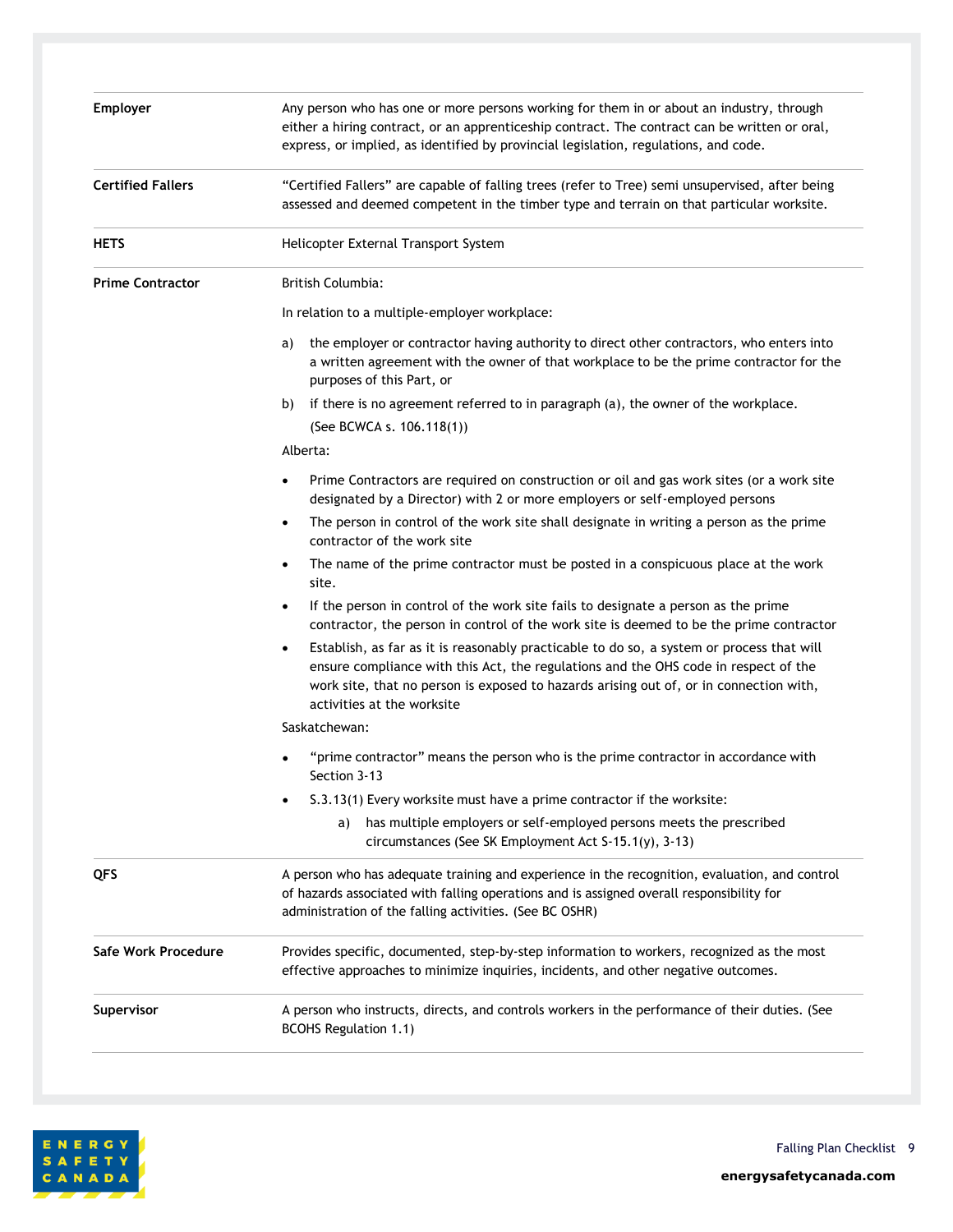|  | Terrain Types |
|--|---------------|
|  |               |

Please refer to an accepted Terrain Assessment Guide.

Tree **A** woody plant having one erect perennial stem (trunk) at least 10 centimeters in diameter at breast height or 1.5 meters above the ground, and over 3 meters tall.